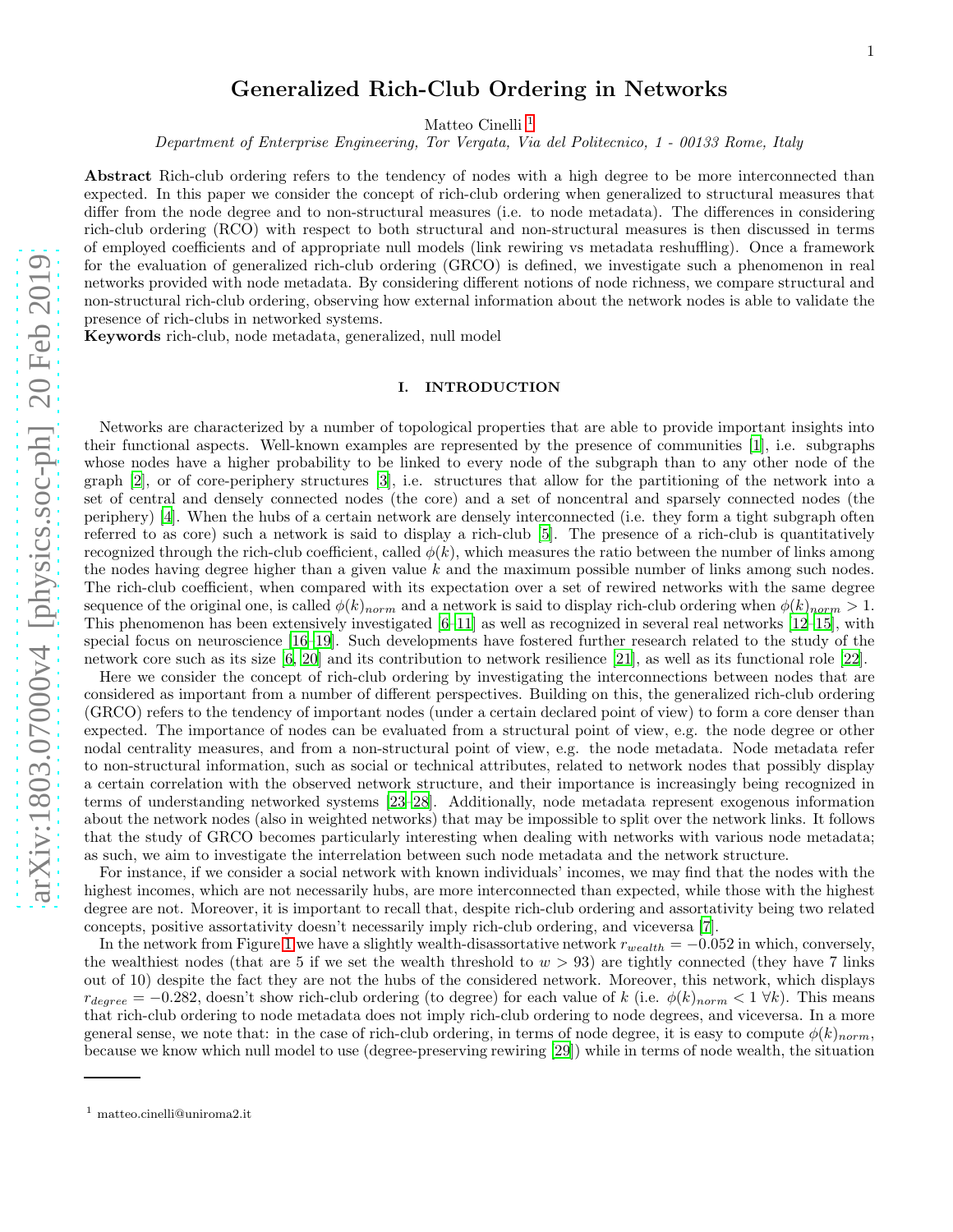

<span id="page-1-0"></span>FIG. 1. Two toy networks with the same topology for which rich-club ordering can be evaluated with respect to structural and non-structural measures. On the left, the node labels correspond to their wealth, while on the right, the node labels correspond to their degree.

becomes trickier since the wealth can't be directly considered a structural property. For this reason, in the following sections, we provide a framework as a way of determining the evaluation of GRCO together with specific null models for evaluating the significance of rich-club ordering in the case of node metadata.

## II. RELATED WORKS

The concept of rich club ordering was initially introduced by Zhou and Mondragón [\[5](#page-11-4)] in order to analyze the Internet topology at the Autonomous Systems level and to provide a reasonable explanation as to why such kind of network includes tightly interconnected hubs. In order to investigate the presence of a rich-club, the authors of [\[5](#page-11-4)] introduced the rich-club coefficient  $\phi(r)$  in terms of rank r of the node (the sequence of ranks reflects the sequence of node degrees arranged in non-increasing order).

After the contribution of [\[5](#page-11-4)], Colizza et al. [\[30\]](#page-12-13) considered the rich-club coefficient  $\phi(k)$  in terms of degree k of the node (here the sequence of the degree is opposite to the degree sequence, i.e. the node degrees are arranged in non-decreasing order). Since the work of [\[30\]](#page-12-13), the rich-club coefficient has been mostly exploited in its  $\phi(k)$  version; however, the two coefficients yield identical results.

Despite the different formulations of the rich-club coefficient, the fundamental contribution of [\[30\]](#page-12-13) derives from exploiting a null model used to detect the presence of the rich-club. Such null model exploits the procedure of degree-preserving rewiring introduced in [\[29](#page-12-12)] in order to compute the expected rich-club coefficient  $\phi(k)^{norm}$ . The reason behind the necessity of a null model for studying rich-club ordering is the observation of the monotonically increasing behavior of the rich-club coefficient  $\phi(k)$ . Such a statement was subsequently denied by the authors of [\[7](#page-12-11)], who also discussed the interrelation of the assortativity coefficient [\[23](#page-12-9)] with the rich-club structure and introduced a null model able to preserve the density of the rich-club.

Other works concerning the evaluation of rich-club ordering are related to its statistical significance [\[10,](#page-12-14) [31](#page-12-15)] in terms of p-value under different null models; to its effect on other structural measures, such as the clustering coefficient and degree assortativity [\[8](#page-12-16)] that are strongly influenced by the rich-club density; to the improvement of the rich-club coefficient itself [\[6](#page-12-0)], thus allowing one to consider the constraints introduced by the degree sequence of the network.

Together with its implementation on unweighted networks, the concept of rich-club ordering has been also extended to weighted networks by using various null models which are able to preserve different aspects of the network, including degree and strength distribution [\[32](#page-12-17), [33\]](#page-12-18). Other extensions of the rich-club involve dense [\[34\]](#page-12-19), hierarchical [\[35](#page-12-20)] and interdependent networks [\[36\]](#page-12-21). Moreover, other contributions discuss the importance of a rich-club in network robustness [\[21\]](#page-12-7), spreading processes [\[37](#page-12-22)], as well as the generative processes and dynamics that lead to networks displaying a rich-club [\[9,](#page-12-23) [38\]](#page-13-0).

Finally, another important aspect related to the presence of a rich-club is to measure its size in terms of number of nodes. This has been achieved through the persistence probability of a random walker in the network [\[20](#page-12-6)] and the number of nodes that are necessary to realize a complete subgraph from the degree sequence of the considered network [\[6\]](#page-12-0).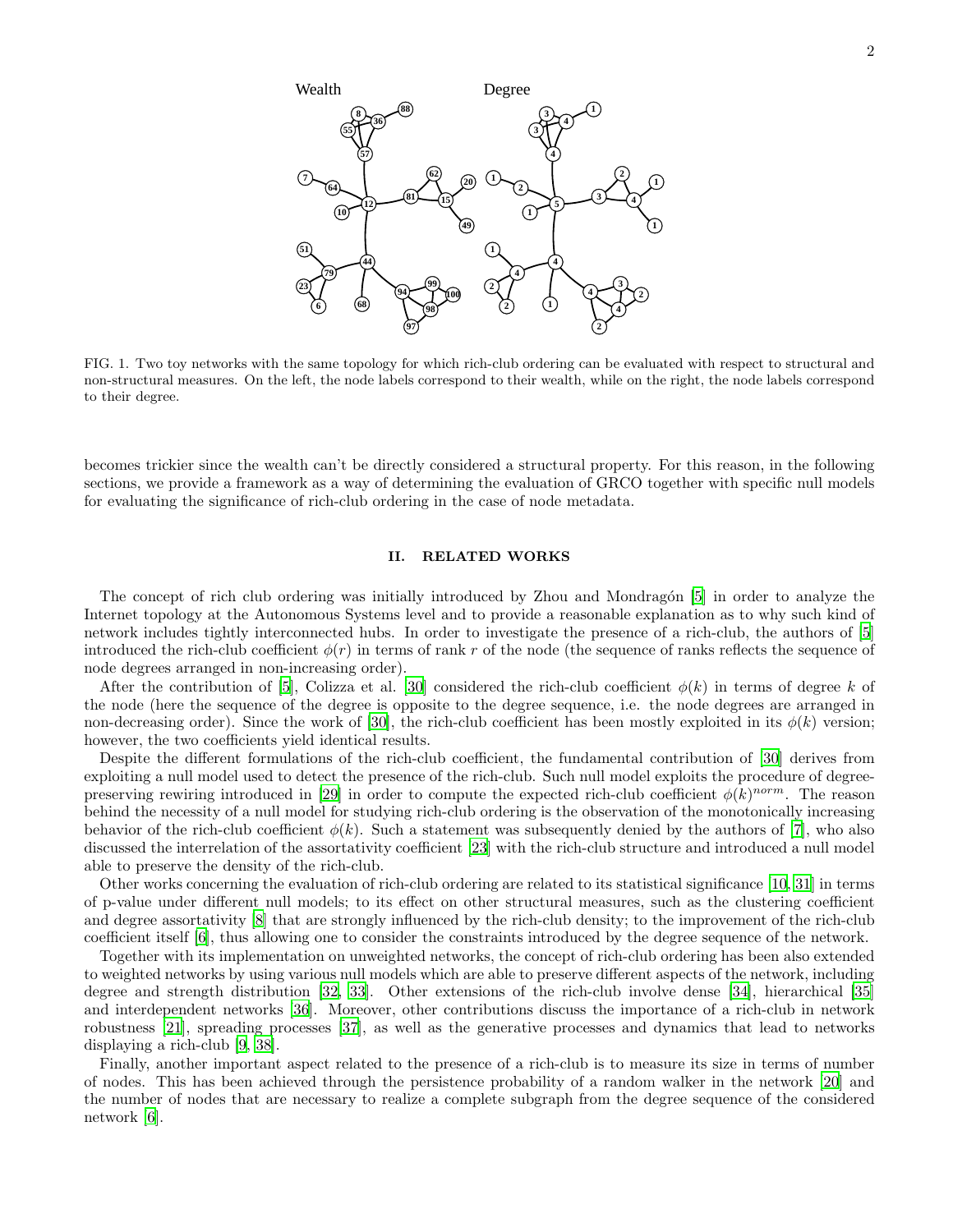## 3

## III. EVALUATING RICH-CLUB ORDERING FOR THE NODE DEGREE

Rich-club ordering can be quantified using the coefficient  $\phi(k)$ :

$$
\phi(k) = \frac{2E_{>k}}{N_{>k}(N_{>k} - 1)}\tag{1}
$$

where  $E_{>k}$  is the number of links among the  $N_{>k}$  nodes having degree higher than a given value k and  $\frac{N_{>k}(N_{>k}-1)}{2}$  is the maximum possible number of links among the  $N_{\geq k}$  nodes. Therefore,  $\phi(k)$  measures the fraction of links connecting the  $N_{\geq k}$  nodes out of the maximum number of links they might possibly share. This implies that  $\phi(k) = 1$  when the  $N_{\geq k}$  nodes are arranged into a clique. When rich-club ordering is investigated, the rich-club coefficient needs to be compared against a null model in order to evaluate its significance (i.e. to test that the presence of rich-club ordering is not a natural consequence of the considered degree sequence). The use of null models and of the normalization process of structural measures in complex networks represents a practice widely used to comprehend whether an observed pattern could have arisen by chance. For this reason, the normalization of the rich-club coefficient, suggested in [\[30](#page-12-13)] and adopted in many further studies [\[10,](#page-12-14) [17](#page-12-24), [34,](#page-12-19) [35](#page-12-20), [39](#page-13-1)[–41\]](#page-13-2), is a necessary procedure that has to be adopted in order to take into account the significance of this index. The normalization procedure of  $\phi(k)$  involves an ensemble of rewired networks which have the same degree sequence of the one under investigation and that, if generated in a sufficiently large number, provide a null distribution of the rich-club coefficient. The rewiring procedure itself is simple since it chooses two arbitrary edges at each step  $((a,b)$  and  $(c,d)$  for instance) and changes their endpoints (such that we obtain  $(a,d)$  and  $(c,b)$  [\[29\]](#page-12-12); in cases whereby one or both of these new links already exist in the network, this step is aborted and a new pair of links is selected. The described procedure has been widely adopted since it preserves an important network parameter represented by nodes degree; however, other procedures that aim at preserving other parameters may be adopted [\[7,](#page-12-11) [9,](#page-12-23) [31,](#page-12-15) [42,](#page-13-3) [43\]](#page-13-4).

In general, the normalized rich-club coefficient [\[30](#page-12-13)] is defined as:

<span id="page-2-0"></span>
$$
\phi(k)_{norm} = \frac{\phi(k)}{\phi(k)_{rand}}\tag{2}
$$

where  $\phi(k)_{rand}$  is the average rich-club coefficient across the set of rewired networks (typically 1000 networks [\[15,](#page-12-3) [18](#page-12-25), [19\]](#page-12-5)) and we observe rich-club ordering when  $\phi(k)_{norm} > 1$ .

Additionally, in [\[7\]](#page-12-11) it is argued that when the considered network is made up of nodes whose maximum degree  $k_{max}$  is larger than the cut-off degree  $k_s$  [\[44](#page-13-5)] (i.e. the quantity for which it is impossible to obtain networks with no degree-degree correlation) the degree-preserving rewiring could produce randomized networks with a rich-club coefficient that is too close to the initial one. This is because the rewiring procedure, in which couples of links are uniformly sampled, could cause the disruption of several high-degree to low-degree connections with the consequent creation of high-degree to high-degree connections. Indeed, since a high proportion of links is attached to hubs the probability of picking a couple of links whose endpoints are hubs is relatively high, particularly when there are nodes with degree  $k_{max} > k_s$ .

#### IV. NULL MODELS FOR THE EVALUATION OF RICH-CLUB ORDERING

The evaluation of rich-club ordering in the case of degree exploits a null model that rewires the network while keeping its degree sequence. As the degree can be considered a structural attribute of the node, a null model that evaluates different network topologies (i.e. alters the original network structure while keeping certain fundamental properties) constitutes a reasonable choice. The same choice seems to be reasonable also in the case of other structural properties of the node (such as centrality measures) even if the degree-preserving rewiring doesn't keep the same value of centrality over the nodes due to the topology being subject to change.

In the case of non-structural attributes (i.e. node metadata), the structural rewiring doesn't seem to be the unique option. Indeed, we may be interested in knowing if different arrangements of the node metadata over the same network structure are able to unveil rich-club ordering as well. In other words, we may also be interested in using a null model that keeps the original network structure while reshuffling the node metadata.

More intuitively, when we evaluate rich-club ordering with link rewiring we are basically asking the question: does the considered network possess a topology so unusual that it allows room for rich-club ordering? Alternatively, if we evaluate rich-club ordering with metadata reshuffling we are basically asking the question: does the considered network possess an arrangement of node metadata so unusual that it allows room for rich-club ordering?

As an example, let us suppose that a relatively large clique of wealthy nodes is present in a certain social network, like that in the example of Section [I.](#page-0-1) The two questions from above then become: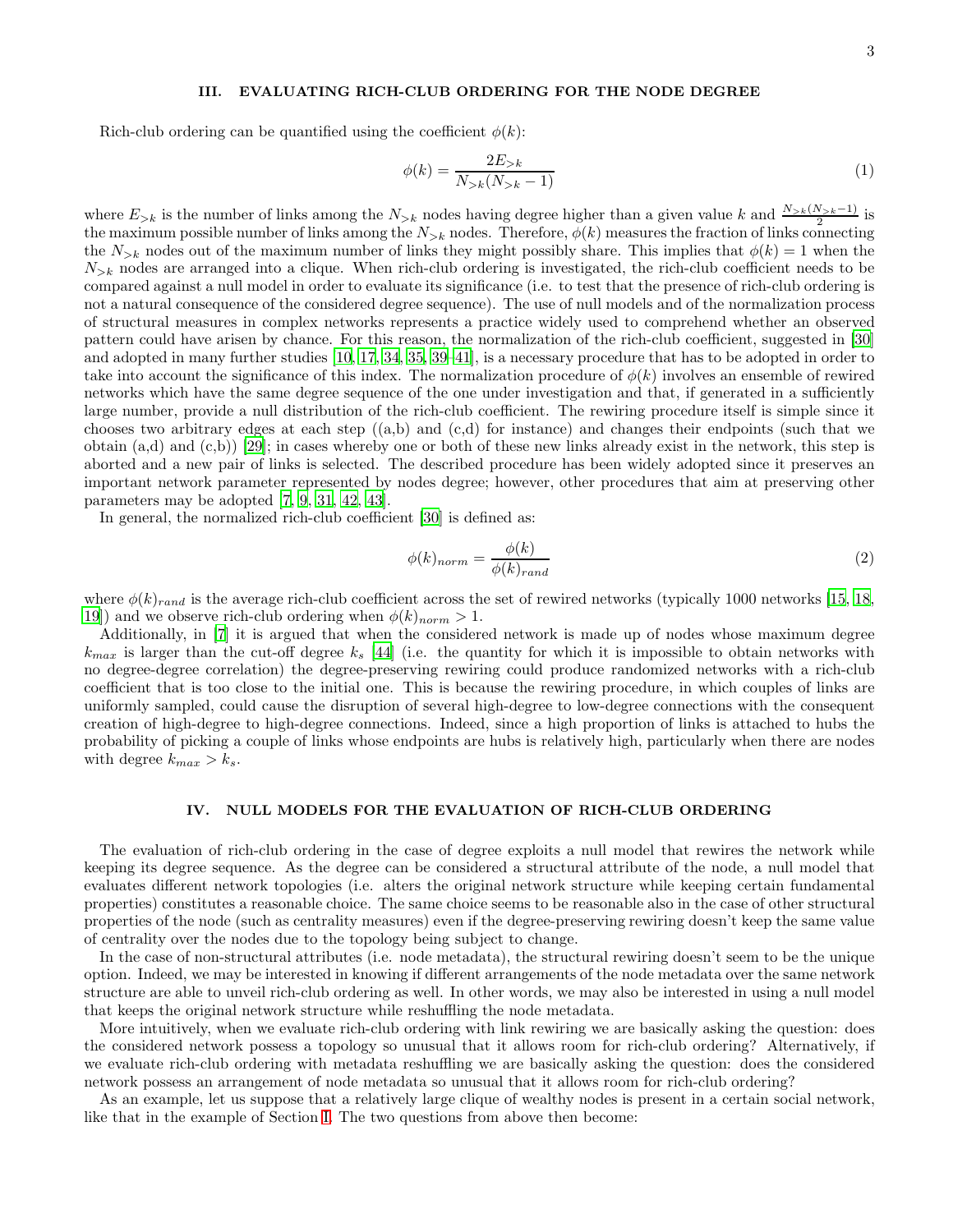- 1. Is it so peculiar, given the degree of the wealthy nodes, to observe a realization that contains a clique made up of such nodes?
- 2. Is it so peculiar, given the network structure, to observe a distribution of the node metadata such that the wealthy nodes are arranged into a clique?

Consequently, we may be interested in understanding if the metadata distribution is related to the presence of structural rich-club ordering, and if rich-club ordering, evaluated with respect to node metadata, can be interpreted as a reinforcement (or a weakening) of the evidence of structural rich-club ordering. Indeed, the exploitation of node metadata takes into account an additional layer of information that derives from the coupling between the network structure and the node metadata.

Thus, in order to evaluate rich-club ordering in the case of node metadata we suggest a comparison between the number of links observed among the rich nodes and the average number of links observed among such rich nodes over two different ensembles: the former made up of networks and obtained via the rewiring of links; the latter made up of vectors of metadata and obtained via the reshuffling of node attributes.

These two methods generate different ensembles into which different aspects of the original network are kept. In the first case (link rewiring) we lose the original network topology while we keep its degree sequence and its degreeattribute correlation. In the second case we lose the degree-attribute correlation but we keep the original network structure. Both the methods, despite their clear differences, seem to provide a valid basis of comparison in the case of node metadata. Moreover, when we evaluate GRCO considering node metadata, if the node metadata and the node degrees don't display a significant correlation (either positive or negative), we could observe a set of rich nodes with very heterogeneous degrees. This doesn't imply, however, the absence of a dense subgraph made up of rich nodes. As an example, if we suppose that a subgraph of 15 nodes has the highest metadata values, then the degree of such nodes has to be at least 14 in order to realize a clique that is connected to the rest of the graph; thus, considering a sufficiently large network, such nodes don't have to be necessarily hubs in order to establish a rich-club from the metadata point of view. It follows that a positive correlation between node metadata and node degree has an effect on the rich-club evaluation and that, in certain cases, the presence of rich-club ordering with respect to node degree could also indicate rich-club ordering with respect to node metadata.

As an extreme case, if we have perfect positive correlation among the considered attribute and the node degree  $\rho_{x,k} = 1$ , the sorting of the node metadata will correspond to the sorting of the node degrees (i.e. to the degree sequence). Therefore, we will evaluate rich-club ordering with the same sorting of nodes but with implications that will differ depending on the null model that we choose to adopt. Additionally, we should consider that the degree-attribute correlation, when significant, represents an important feature of the considered network which, if not completely dropped, represents a remarkable element to further stress the presence of rich-club ordering. Therefore, rich-club ordering in the case of node metadata could be evaluated with respect to random reshuffling, and this would provide us an ensemble of reshuffled labels that would be, in general, uncorrelated with the network structure in terms of node degrees, but also stressed with respect to a reshuffling procedure that, similarly as in [\[45\]](#page-13-6), keeps the distribution of the degree-attribute correlation somewhat closer to that of the original network.

In order to address this point, in Section [IX](#page-8-0) we introduce a procedure which, by keeping a certain node-attribute correlation, aims at further stressing the presence of rich-club ordering by comparing it with a somewhat unfavorable set of metadata shuffles.

## V. EVALUATING RICH-CLUB ORDERING FOR STRUCTURAL MEASURES DIFFERENT FROM DEGREE

When evaluating rich-club ordering (i.e. to compute  $\phi_{norm}$ ) with respect to structural measures different from node degree, we should take into account that the degree-preserving rewiring entails the two following aspects:

- 1. The structural measure of node  $i$  may change its value due to rewiring.
- 2. The number of nodes that retain a value of the considered structural measure above the threshold for which we evaluate rich-club ordering may change.

In order to address this problem we evaluate rich-club ordering by creating a ranking of nodes; in other words, we consider the rich-club coefficient as a measure of position. We thus rank, for each network in the random ensemble, the nodes in non-decreasing order of the considered measure and we assign each of them to a position p with  $p \in [1, N]$ . Then we consider the number of links among the nodes that have a rank greater than a given value p. In other words, while the degree sequence is fixed across rewired networks, the rewiring procedure may alter the values of the structural measure associated to each node and consequently the number of nodes with a certain value of a such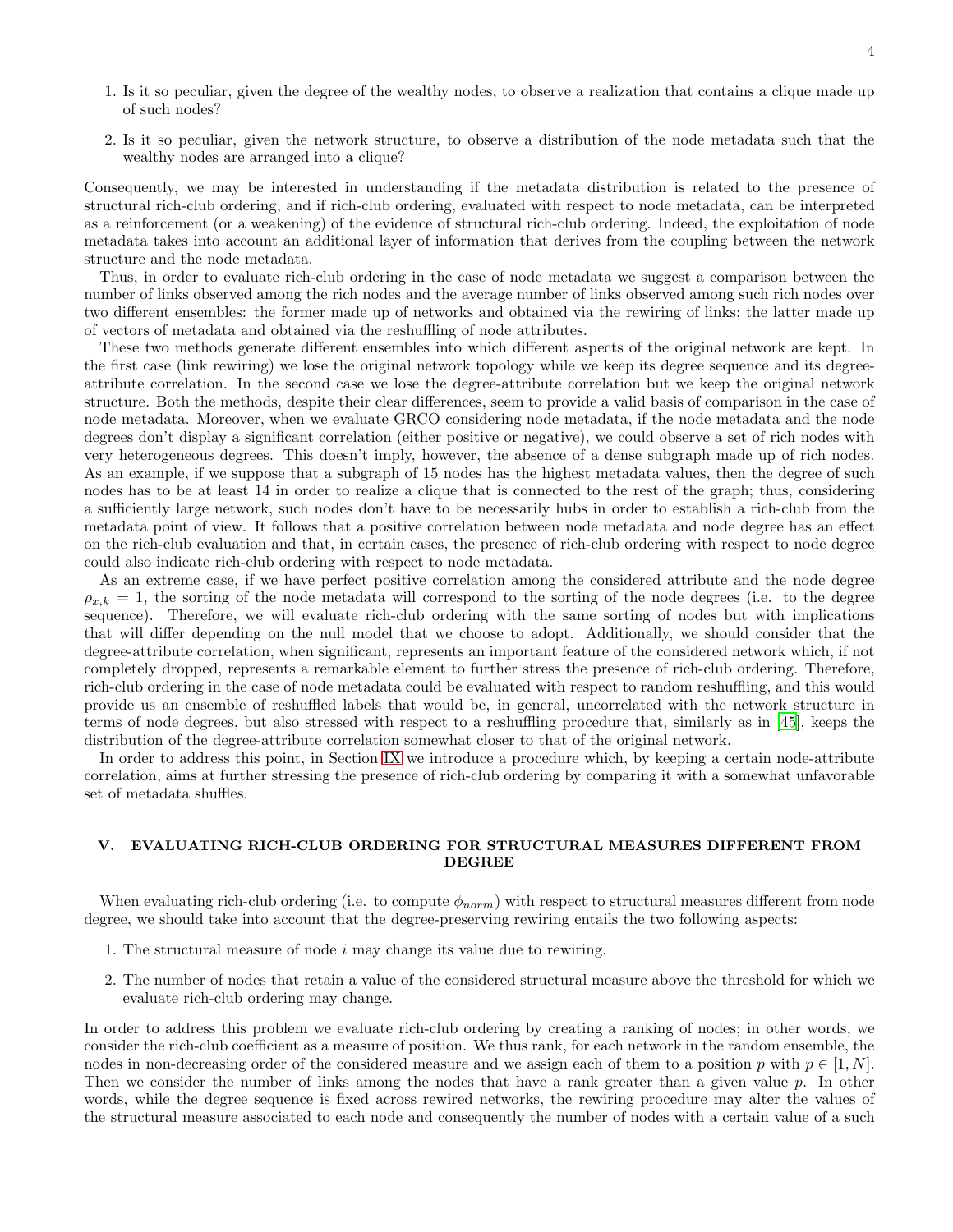measure. In order to address this issue and consider the same amount of nodes at each iteration (which corresponds to keeping the denominator of  $\phi_i$  constant for a certain i) both in the original network and in the randomized ensemble, we evaluate rich-club ordering by creating a ranking of such nodes. Therefore, the nodes of the original network and of its randomized instances are ranked in non-decreasing order of the considered structural measure and assigned with a position  $p \in [1, N]$ . In such a way, for each network, the node with the lowest value of the considered measure will be in position 1 while that with the highest value will be in position  $N$ , despite the possible differences of highest/lowest values among different networks.

<span id="page-4-0"></span>Therefore, in order to compute  $\phi(p)$  we compute the density of connections among nodes whose index of position is greater than p:

$$
\phi(p) = \frac{2E_{>p}}{N_{>p}(N_{>p}-1)}\tag{3}
$$

where  $E_{>p}$  is the number of edges among the  $N_{>p}$  nodes with centrality value greater then the value in position p and  $\frac{N_{>p}(\hat{N}_{>p}-1)}{2}$  is the maximum possible number of edges among the  $N_{>p}$  nodes.

By using this procedure we obtain  $\phi(p)_{norm} = \frac{\phi(p)}{\phi(p)_{\text{max}}}$  $\frac{\varphi(p)}{\phi(p)_{rand}}$  where  $\phi(p)_{rand}$  is the average of  $\phi(p)$  over the random ensemble. It is worth mentioning that this way of computing the coefficient  $\phi(p)$  (as a measure of position) is similar to that proposed in the paper that originally discussed rich-club ordering [\[5](#page-11-4)]. Additionally, this measure is also related to the rich-club coefficient for weighted networks (i.e. networks with non-binary links) proposed by [\[33\]](#page-12-18). In [\[33\]](#page-12-18), indeed, they consider structural measures such as the node strength (i.e. the sum of the weights attached to the links of a certain node) and the average weight (i.e. the ratio between the node strength and the node degree), and they normalize the rich-club coefficient with a method that reshuffles the weights over the links and then links themselves.

## VI. EVALUATING RICH-CLUB ORDERING FOR NON-STRUCTURAL MEASURES

The rich-club coefficient in the case of node metadata can be computed only for scalar metadata as we need a quantity which, like the node degree or other structural measures, can be sorted in a certain order. The coefficient can be easily derived from the case of node degree by considering, instead of the degree  $k$ , a certain value m corresponding to the value of the node metadata. Therefore, rich-club ordering can be discovered via the coefficient  $\phi(m)$ :

$$
\phi(m) = \frac{2E_{>m}}{N_{>m}(N_{>m} - 1)}\tag{4}
$$

where  $E_{>m}$  is the number of edges among the  $N_{>m}$  nodes having metadata value higher than a given value m and  $\frac{N_{>m}(N_{>m}-1)}{2}$  is the maximum possible number of edges among the  $N_{>m}$  nodes.

The normalized rich-club coefficient,  $\phi(m)_{norm}$ , can be derived by considering m as the value corresponding to a certain value of the node metadata, whilst considering  $\phi(m)_{rand}$  from two different perspectives. In other words, in the case of node metadata, we obtain two values of  $\phi(m)_{rand}$  that depend on the null model that we use. In the case of link rewiring,  $\phi(m)_{rand}$  is called  $\phi(m)_{rand}^{rew}$  and we use, as for example in [\[46\]](#page-13-7), the coefficient:

<span id="page-4-1"></span>
$$
\phi(m)_{norm}^{rew} = \frac{\phi(m)}{\phi(m)_{rand}^{rew}}\tag{5}
$$

while in the case of metadata reshuffling,  $\phi(m)_{rand}$  is called  $\phi(m)_{rand}^{resh}$  and we use the coefficient:

<span id="page-4-2"></span>
$$
\phi(m)_{norm}^{resh} = \frac{\phi(m)}{\phi(m)_{rand}^{resh}}
$$
\n(6)

Finally it is worth adding that, in the case of non-structural measures, both the rewiring and reshuffling procedures do not obviously affect the values of the metadata vector whose entries, in the latter case, are only modified in terms of position.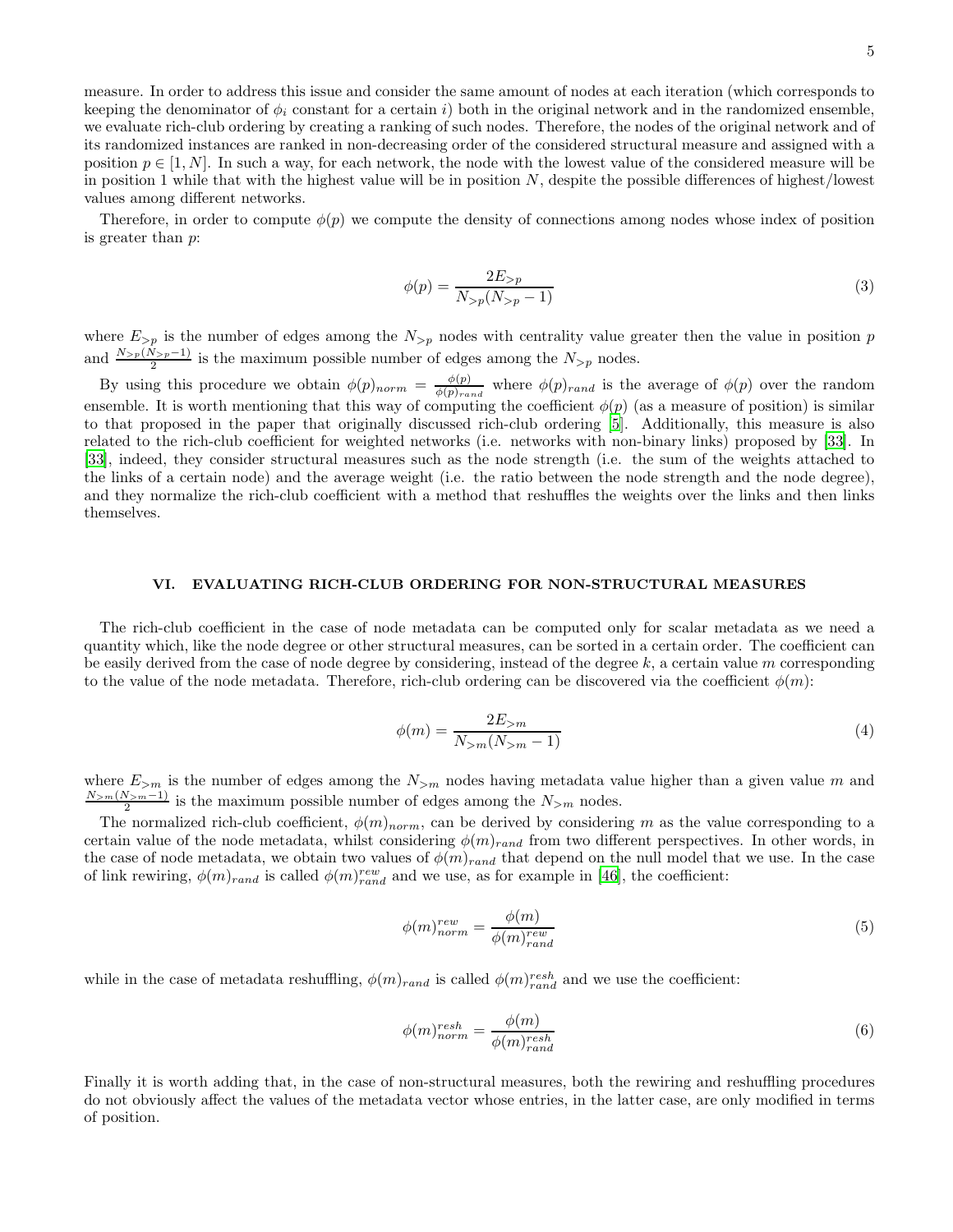## <span id="page-5-0"></span>VII. A FRAMEWORK FOR THE EVALUATION OF GENERALIZED RICH-CLUB ORDERING (GRCO)

| Consider a certain node feature. It can be:                    |                                                                 |
|----------------------------------------------------------------|-----------------------------------------------------------------|
|                                                                | Structural                                                      |
| 2                                                              | Non-structural                                                  |
| if Structural, it can be:                                      |                                                                 |
|                                                                | degree Compute $\phi(k)_{norm}$ with degree-preserving rewiring |
|                                                                | as in Equation 2                                                |
|                                                                | degree Compute $\phi(p)_{norm}$ with degree-preserving rewiring |
|                                                                | as in Equation 3                                                |
| if Non-Structural:                                             |                                                                 |
| Compute $\phi(m)_{norm}^{rew}$ with degree-preserving rewiring |                                                                 |
| as in Equation 5                                               |                                                                 |
| Compute $\phi(m)_{norm}^{resh}$ with metadata reshuffling      |                                                                 |
| as in Equation 6                                               |                                                                 |

In Table [VII](#page-5-0) we propose a framework for the evaluation of generalized rich-club ordering (GRCO  $^2$  $^2$ ).

TABLE I. Generalized framework for the evaluation of rich-club ordering

## VIII. APPLICATION

## A. Social Network

We test the introduced framework in the case of a criminal social network [\[49\]](#page-13-8). The network is made up of the relationships ( $m = 315$  that we consider unweighted) among confirmed members ( $n = 54$ ) of a London street gang between 2005-2009. We choose this network as it comes with various node metadata (which are an important piece of information in criminal networks [\[50\]](#page-13-9)) such as age, number of arrests and convictions. We compute the rich-club coefficient for two structural characteristics of nodes, degree and eigenvector centrality, and for three non-structural characteristics, corresponding to the node metadata using degree-preserving rewiring  $(k_s \simeq k_{max} = 25)$  and node metadata reshuffling. In Figure [2,](#page-6-0) we observe that the considered network displays rich-club ordering  $\phi(k)_{norm} > 1$ to degree. Thus, in such a network, hubs happens to be more connected than what we observe, on average, across the rewired network ensemble. The network displays also what we can call power-club ordering, as the nodes with highest eigenvector centrality are also tightly connected. The latter result is, however, expected since the degree and the eigenvector centrality are, in general, positively correlated [\[51\]](#page-13-10).

When we consider the node age and the number of arrests we also observe rich-club ordering. We especially observe how, in the two cases, the metadata reshuffling entails a stronger rich-club ordering  $\phi(m)_{norm}^{resh} \geq \phi(m)_{norm}^{rew} > 1$  than the link rewiring. This means that the metadata are arranged in a way that elicits rich-club ordering and that this arrangement is hard to replicate via random label reshuffling. The fact that the two measures are both in favour of rich-club ordering denotes that the presence of this phenomenon is far from being random from different perspectives, thus underlining the importance of the interplay among the node metadata and the network topology. Conversely, we observe slightly discordant results when the number of convictions is taken into account. For a certain value of  $k (k = 9)$ , rich-club ordering appears to be absent from the structural point of view and present from the metadata point of view. Such a discrepancy is due to the fact that nodes with the highest number of convictions (> 9 in this case) also have heteregeneous degrees. Indeed, there are five nodes with more than nine convictions, and they have degree  $d = [2, 2, 2, 14, 16]$ . The maximum number of links that those five nodes could share is ten, while in the actual network they only share two links. Such a small amount of links is also due to the presence of nodes with very low degree. Moreover, since about 90% of the nodes in the actual network have degree higher than 2 and the network, being relatively dense, displays several complete subgraphs of size 5, then we should expect reshuffled

<span id="page-5-1"></span><sup>2</sup> R code for the evaluation of GRCO exploits the libraries igraph [\[47](#page-13-11)] and brainGraph [\[48\]](#page-13-12) and is available at <https://github.com/cinHELLi>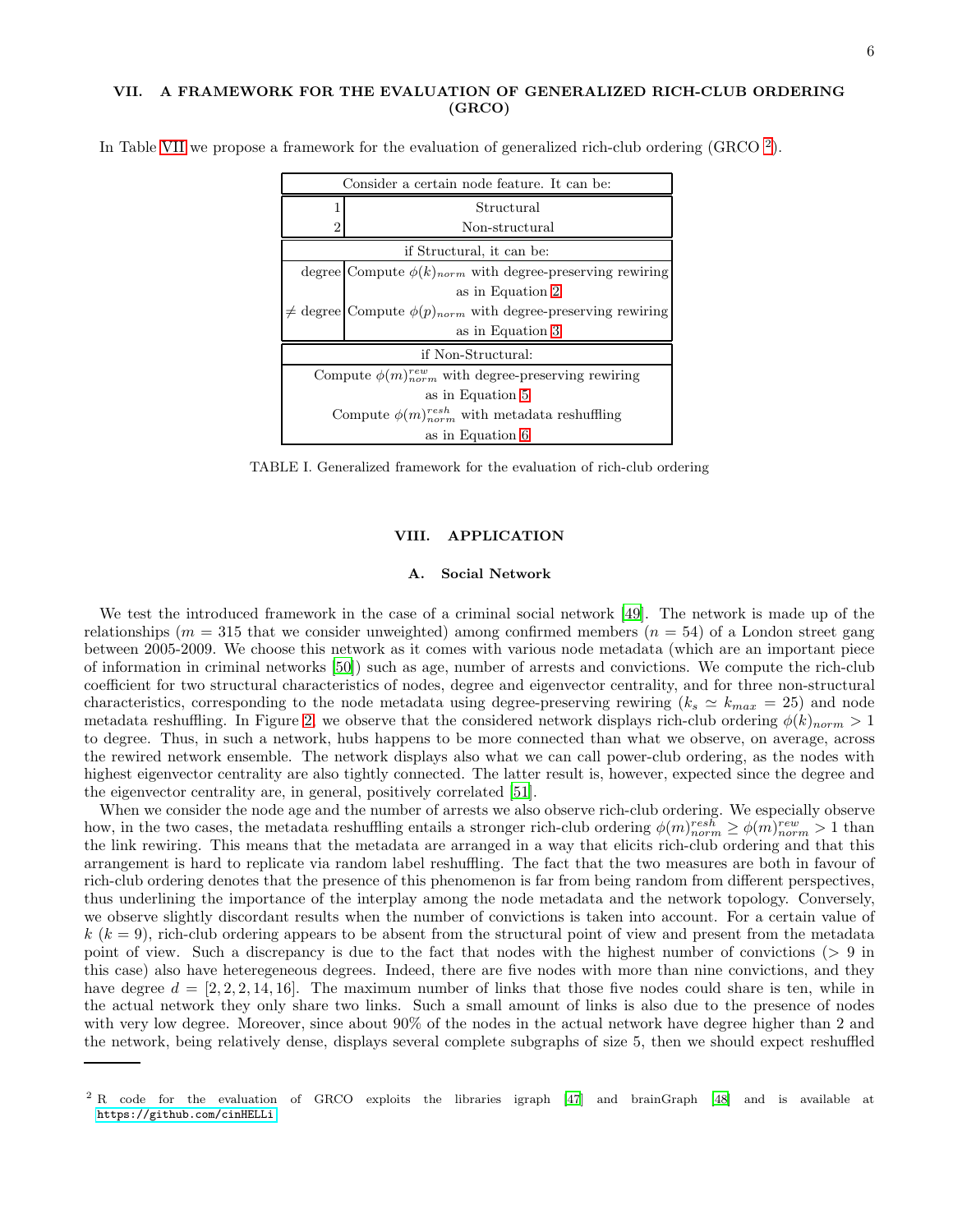

<span id="page-6-0"></span>FIG. 2. Curves of the coefficient  $\phi_{norm}$  for the criminal social network. The dashed line occurs in correspondence with  $\phi_{norm} = 1$ , the threshold above which we observe rich-club ordering. From top-left we compute GRCO for: degree, eigenvector, age (rewiring), age (reshuffling), arrests (rewiring), arrests (reshuffling), convictions (rewiring), convictions (reshuffling).

instances displaying a rich-club coefficient below one. In other words, we should expect a higher number of links among highly convicted nodes in randomized networks. In this case, the value of the rich-club coefficient  $\phi(k)_{norm}^{resh}$ indicates that highly convicted elements tend to avoid each other.

More technically, this analysis entails that the degree heterogeneity of the nodes that we take into account, when related to other elements such as the network density, is able to explain the discrepancies observed between the coefficients  $\phi(k)_{norm}^{rew}$  and  $\phi(k)_{norm}^{resh}$ . A discordant result between the two coefficients is also partially explained by the low value of the correlation coefficient between the degree and the number of convictions, which is  $\rho_{deq,conv} = 0.058$ .

#### B. Linguistic Network

We consider the global language network in which each node represents a language and links connect languages that are likely to be co-spoken [\[52\]](#page-13-13). In more detail, languages are connected according to the frequency of book translations, i.e. two languages are connected if, at the very least, a book is translated from one language to the other. The data are pre-processed in order to consider only the largest connected component of the language network compatibly with the availability of node metadata. The resulting network has  $n = 54$  nodes and  $m = 104$  links, and the node metadata are represented by two elements: the GDP (gross domestic product) per capita for a language and the number of speakers of a certain language. As described in [\[52\]](#page-13-13) the GDP per capita for a language is measured as the average contribution of a single speaker of language  $l$  to the world GDP, and is calculated by adding the contributions of speakers of  $l$  to the GDP of every country, and dividing the sum by the number of speakers of  $l$ . The number of speakers of a certain language are computed using the speaker estimates from the June 14, 2012 version of the Wikipedia Statistics page, as explained in [\[52](#page-13-13)]. In Figure [3](#page-7-0) we observe how the global language network tends to display rich-club ordering from both a structural and non-structural point of view. It is interesting how languages with a relatively high number of speakers are, in some instances, less interconnected than expected, meaning that certain books written originally in a widely spoken language were not directly translated into the other most spoken languages. It is likely that such books were first translated into other less spoken languages, which acted as mediums.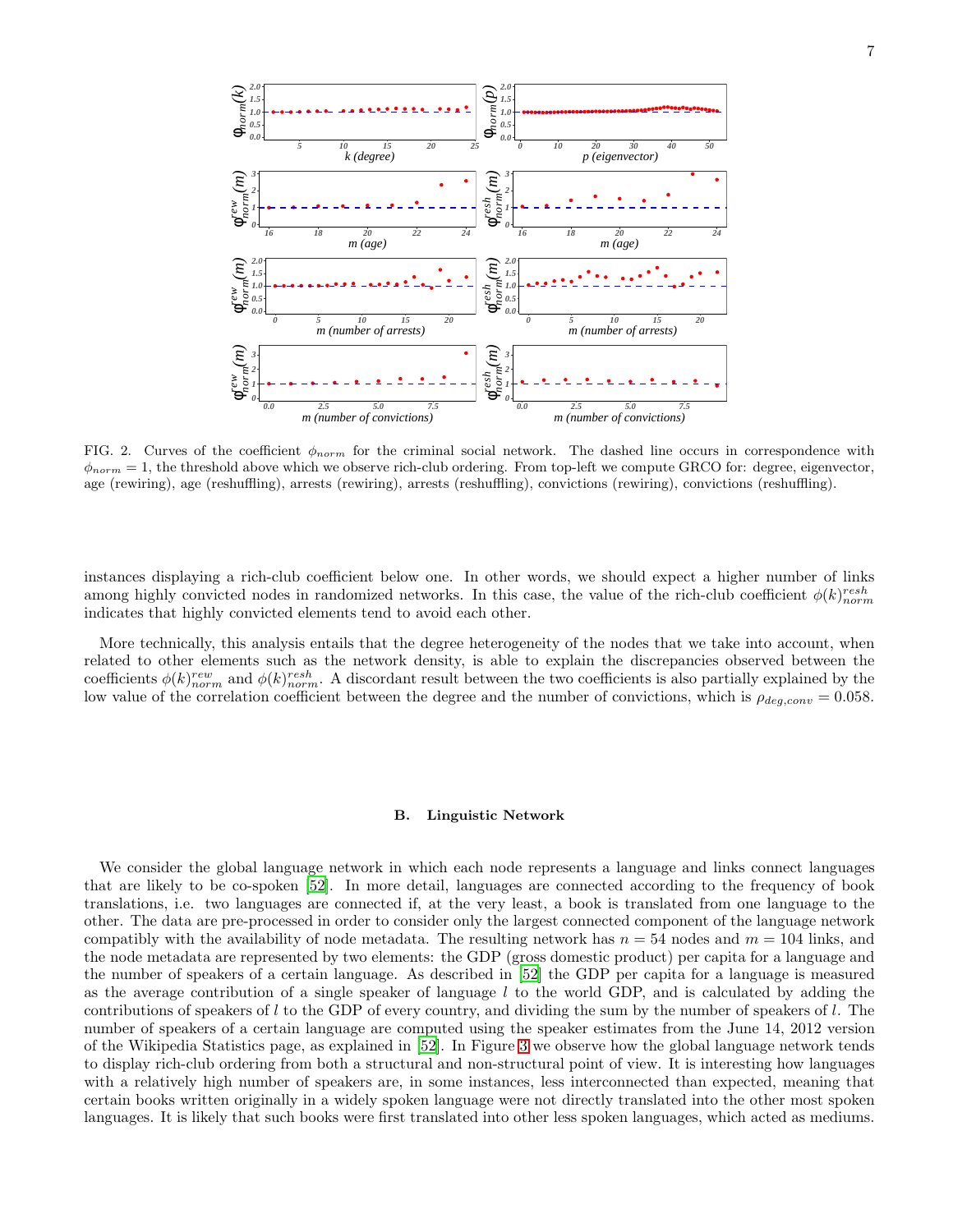

<span id="page-7-0"></span>FIG. 3. Curves of the coefficient  $\phi_{norm}$  for the global language network. The dashed line occurs in correspondence with  $\phi_{norm} = 1$ , the threshold above which we observe rich-club ordering. From top-left we compute GRCO for: degree, eigenvector, GDP per capita (rewiring), GDP per capita (reshuffling), amount of speakers (rewiring), amount of speakers (reshuffling).

## C. Transportation Network

We also consider the case of US airports network of domestic flights in December 2010 (the network is considered in its undirected/unweighted version with  $n = 745$ ,  $m = 4618$  and  $k_s < k_{max} = 166$ )<sup>[3](#page-7-1)</sup> in which the number of flights departing from each airport and the number of passengers leaving a certain airport are used as node metadata. These two quantities (reasonably) show a very high correlation with the node degrees  $\rho(pass, deg) = 0.906$  and  $\rho(dep, deg) = 0.928$ . For this reason, when we evaluate rich-club ordering with respect to node metadata, we observe both positive but very different values of  $\phi(m)_{norm}^{rew}$  and  $\phi(m)_{norm}^{resh}$ . In more detail, in Figure [4,](#page-8-1) we observe very high values of  $\phi(m)_{norm}^{resh}$  that depend on the fact that a random reshuffling of the node metadata causes a complete loss of the observed correlation between the metadata and the degree. The US airports network displays rich-club ordering to degree, to eigenvector centrality (from a certain point) and to the metadata values. In the latter case, we observe that, because of the random reshuffling, the obtained values are clearly on a different scale than those obtained in the case of link rewiring. In other words, the number of links among nodes with the highest metadata values is far greater than that expected by chance. This implies that the arrangement of node metadata deriving from the original network is significant and difficult to replicate (because of the degree-attribute correlation) using the current null model (i.e. a model that randomly redistributes the node metadata). Moreover, this result confirms the presence and the significance of interconnections among important airports from a wide array of perspectives connected to both the traffic generated by the airports, as well as the airports themselves.

#### D. Technological Network

We consider a network obtained from the data of the seventh Framework Programme for Research and Technological Development (FP7), provided by the European Commission (EC). FP7 was run from 2007 until 2013 with a total budget of over 50 billions. Most of the budget was spent on grants to both European and global research institutions to co-finance research, technological development and demonstration projects. Among the different lines of funding of FP7, we consider the data of projects related to the call for environmental issues.

Using such data we first build a bipartite network in which one partition is made up of projects while the other is made up of participants of projects. A link between the partitions exists if an institution participated in project.

<span id="page-7-1"></span> $3$  The network is available in the *igraphdata* package for R [\[53\]](#page-13-14)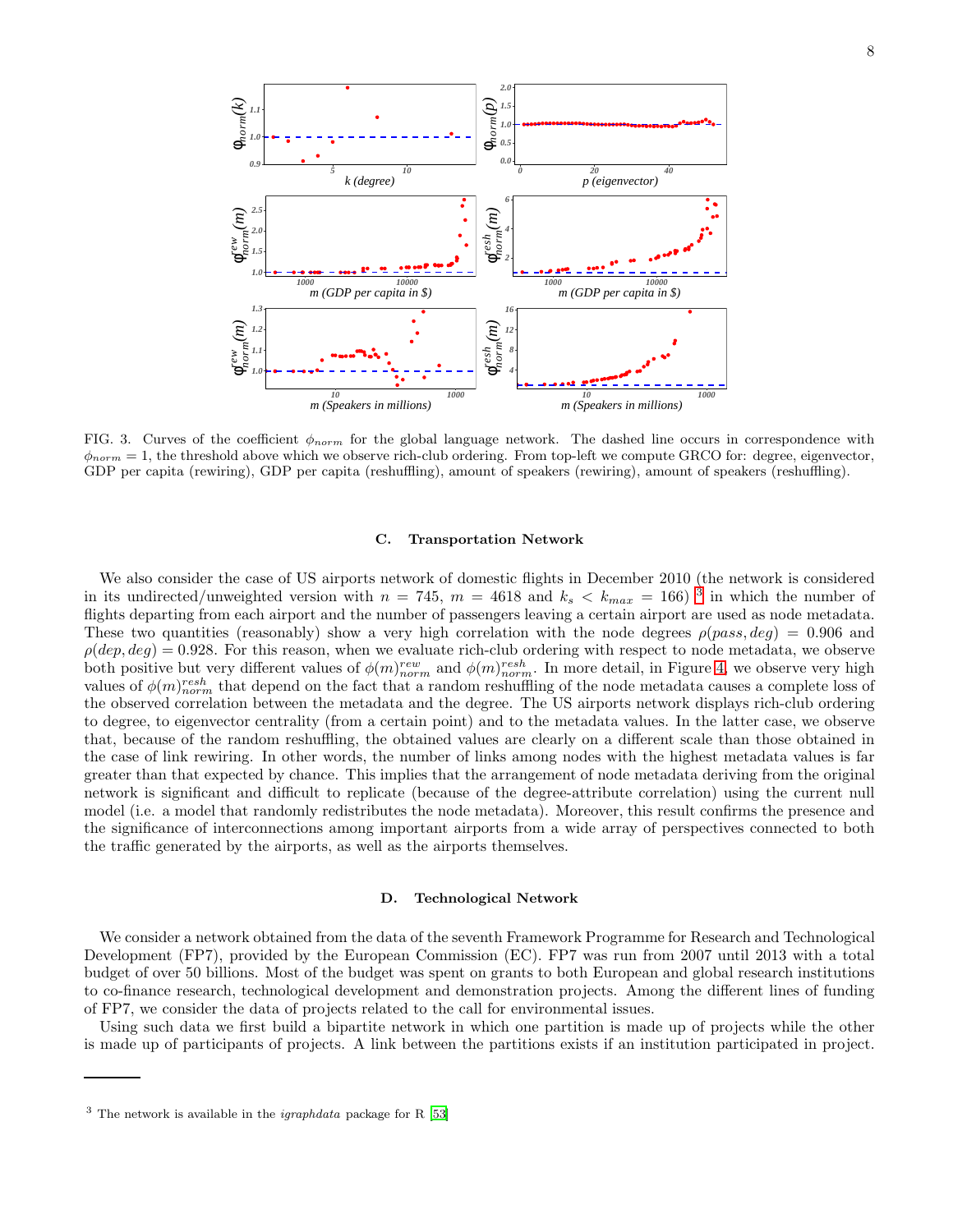

<span id="page-8-1"></span>FIG. 4. Curves of the coefficient  $\phi_{norm}$  for the US airports network. The dashed line occurs in correspondence with  $\phi_{norm} = 1$ , the threshold above which we observe rich-club ordering. From top-left we compute GRCO for: degree, eigenvector, number of departures (rewiring), number of departures (reshuffling), number of passengers leaving (rewiring), number of passengers leaving (reshuffling).

*10 1000 100000 m (passengers)*

*10 1000 100000 m (passengers)*

Then we perform a one-mode projection of the bipartite network in a way such that two institutions are connected if they participated in the same project. The resulting network has  $n = 2739$  and  $m = 45667$  and we consider as node metadata the contribution of the EC to each institution, measured in euros.

The network of institutions that we take into account has a very peculiar structure in that the participants in each project are connected in a complete subgraph, while institutions participating in multiple projects connect such dense substructures. This network, made up of several interconnected cliques, is particularly apt to being studied in terms of rich-club ordering to node metadata due to its particular structure. Indeed, we can foresee how the rewiring procedure would break up the multiple cliques, which represent each financed project and thus provide evidence for structural rich-club ordering. When we analyze rich-club ordering in terms of contribution of the EC, i.e. when we ask ourselves if the richest nodes (in terms of received funds) are arranged into a rich-club , the reshuffling procedure represents a more suitable null model since it preserves the network structure while changing the degree-metadata correlation. In Figure [5,](#page-9-0) we observe that the considered network displays rich-club ordering from both a structural and non-structural point of view, confirming, as also observed in [\[13](#page-12-26)] for projects funded by the Engineering and Physical Sciences Research Council of United Kingdom, how research funds are allocated to rich-clubs. The fact that an elite circle of academic institutions tends to over-attract funding [\[54\]](#page-13-15) represents a major problem in research that needs to be investigated in other datasets and addressed with proper measures and interventions aimed at reducing evident inequalities.

## <span id="page-8-0"></span>IX. AN ALTERNATIVE TO RANDOM RESHUFFLING

Considering the reasoning outlined above, we suggest a procedure that, based on a certain parameter, is able to reshuffle the node metadata while keeping a degree-metadata correlation profile closer to that of the original network. Indeed, we aim at investigating GRCO discerning between two cases: where rich-club ordering is discovered due to a distribution of the node metadata that is significant with respect to an appropriate null model for the considered case and where rich-club ordering is discovered due to the comparison against networks whose attributes distribution is too far from the original one.

The procedure is based on the idea of swapping a couple of metadata values whose corresponding entries in the metadata vector are at a certain distance s from one another, and it is made up of the following steps:

- 1. Consider the vector of metadata of length N and choose randomly an entry in position  $i \in [1, N]$
- 2. Select the parameter  $s \in [1, N]$  which determines the range of the metadata swap. In other words, s determines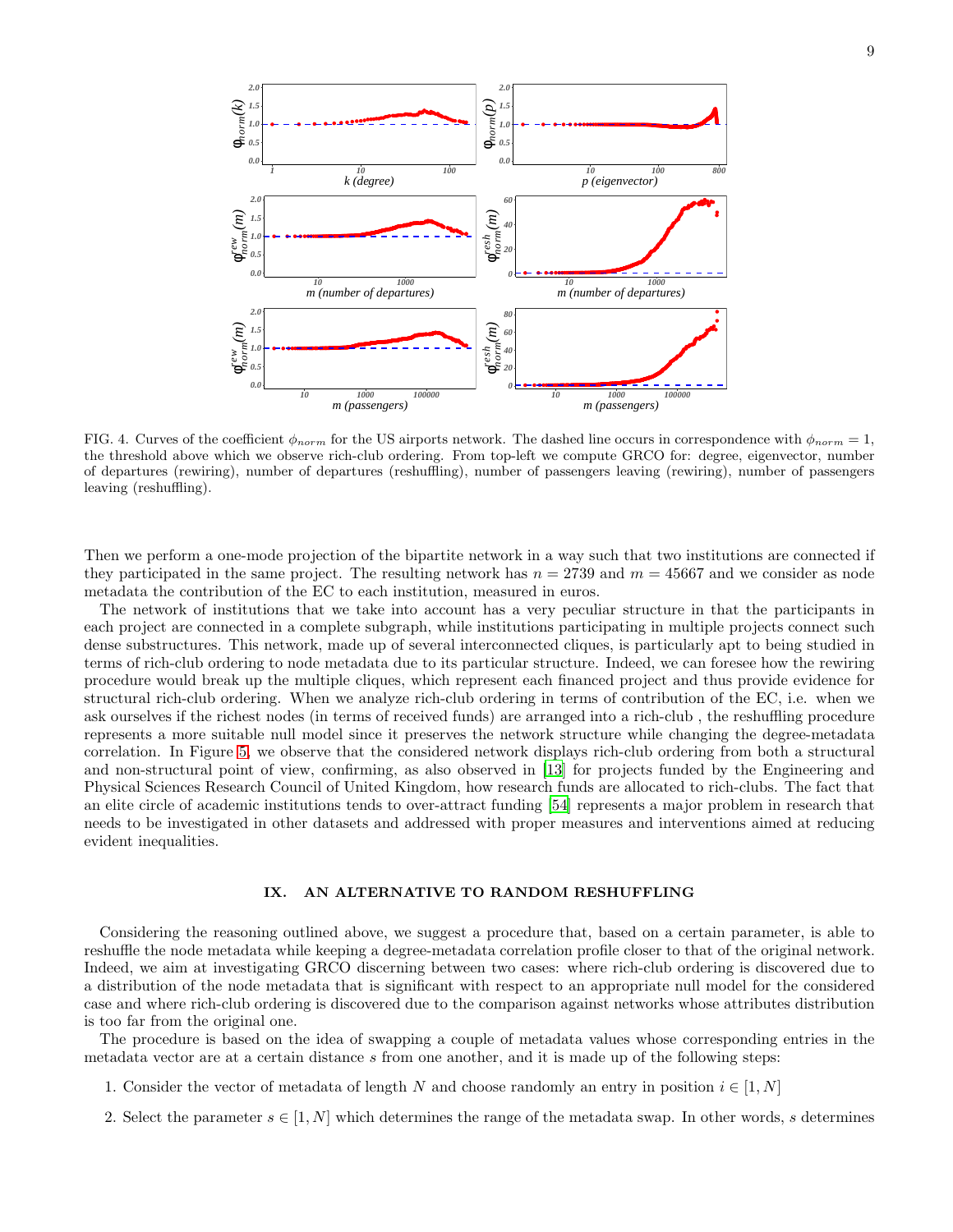

<span id="page-9-0"></span>FIG. 5. Curves of the coefficient  $\phi_{norm}$  for the FP7 projects network. The dashed line occurs in correspondence with  $\phi_{norm} = 1$ , the threshold above which we observe rich-club ordering. From top-left we compute GRCO for: degree, eigenvector, European Commission contribution (rewiring), European Commission contribution (reshuffling).

the distance of the randomly chosen entry, in position i, from the candidate entry, in position  $i' = i \pm s$ , which will be selected for the swap

- 3. Select the direction,  $\delta \in \{0,1\}$ , of the swap with a Bernoulli trial with probability  $p = 0.5$ 
	- If  $\delta = 0$  set  $i' = i s$ If  $\delta = 1$  set  $i' = i + s$
- 4. If  $i s < 1$  and  $\delta = 0$  there is no available entry, in position i', for the swap. Thus, pick uniformly at random one entry in position  $[1, i - 1]$  if  $i \neq 1$ , or in position  $i' = 1$  if  $i = 1$ . Swap the entries in position i and i'
- 5. If  $i + s > N$  and  $\delta = 1$  there is no available entry, in position i', for the swap. Thus, pick uniformly at random one entry in position  $[i + 1, N]$  if  $i \neq N$ , or in position  $i' = N$  if  $i = N$ . Swap the entries in position i and i'
- 6. Else swap the entries in position i with the entry in position i' where  $i' = i \pm s$  depending on the value of  $\delta$
- 7. Repeat the steps from 3 to 6  $O(M)$  times

In Figure [6](#page-10-0) we pictorially display an iteration of the proposed procedure while in Figure [7](#page-10-1) we show three distributions of degree-attribute correlation in the case of the US airports networks, considering as node metadata the passengers leaving each airport (node). The three represented cases are: random reshuffling; reshuffling with the described procedure using as a parameter the mean degree  $s = \overline{k}$ ; reshuffling with the described procedure using as a parameter the square root of the degree of the selected node  $s = \sqrt{k_i}$ .

It is worth noting that, asymptotically, the proposed procedure and the random shuffling should end up with somewhat equivalent distributions of the node metadata. Indeed, by iterating the procedure for a number of times which tends to infinity, we should observe reshuffled vectors displaying a degree attribute correlation which is close to that of a randomized vector, regardless of the value of s. Nonetheless, since we are comparing the two cases of link rewiring and metadata reshuffling we should also consider that in the former case the number of performed rewirings is, in general,  $O(M)$  where M is the number of links. This implies that, in practical contexts by performing  $O(M)$ iterations, the proposed procedure would produce a correlation profile which differs from the random one. Indeed, in Figure [7](#page-10-1) we observe how the proposed procedure, regardless of the chosen parameter, keeps a higher correlation profile that overlaps with the random one only in its left tail. By using this procedure we can further test the presence of rich-club ordering on different normalized ensembles, thus obtaining the results of Figure [8.](#page-11-5) The obtained results still confirm the presence of rich-club ordering in the case of node metadata but they are clearly on a different scale with respect to the case of random reshuffling, as displayed in Figure [4.](#page-8-1) The results of this stress test provide further evidence for the presence of a tight core in the considered airport network.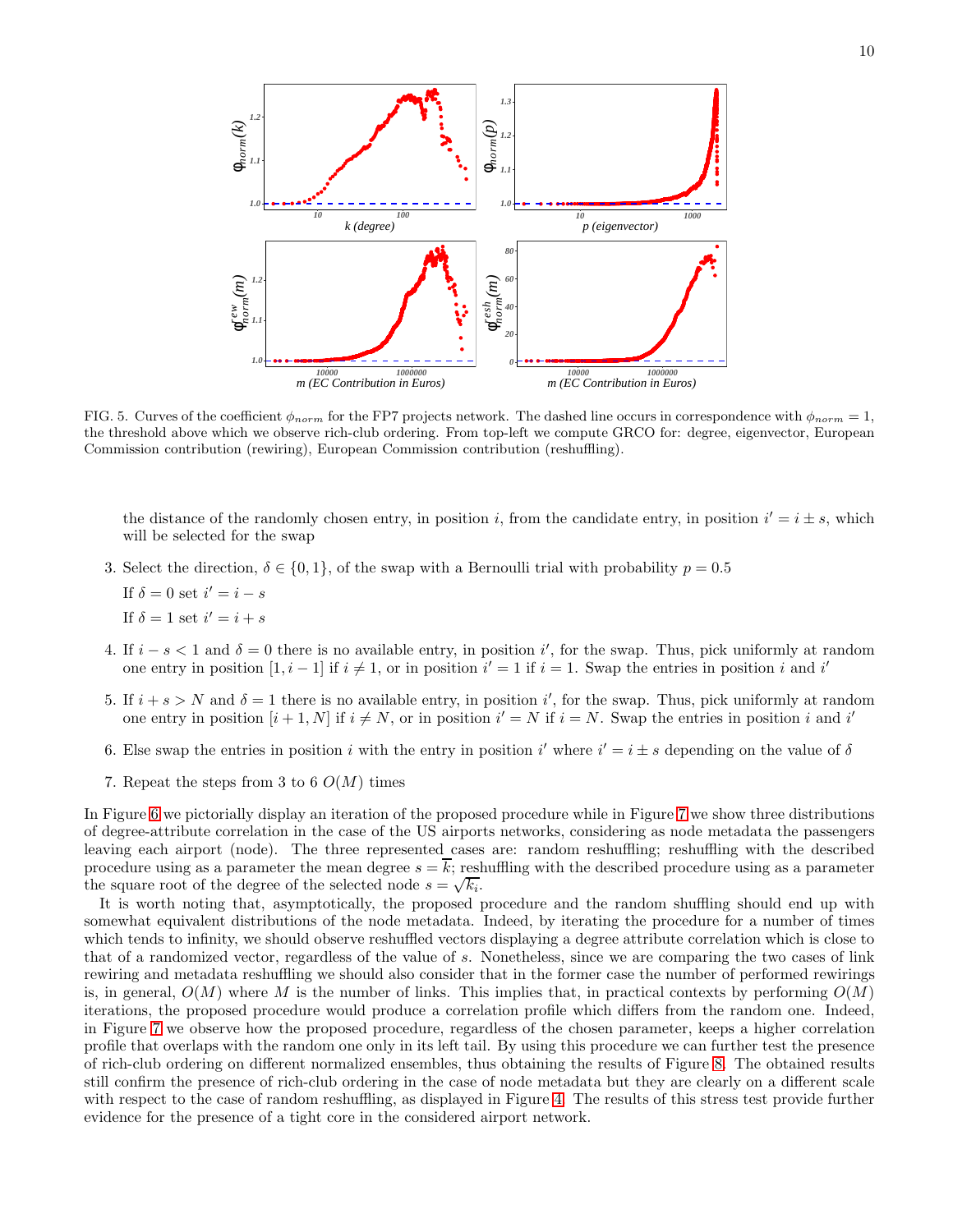

<span id="page-10-0"></span>FIG. 6. Example iteration of the procedure of metadata reshuffling on a random metadata vector. A entry in position  $i = 4$ is randomly selected and the parameter s is set to s=2. We suppose that the result of the Bernoulli trial is  $\delta = 1$  and thus  $i' = i + s = 6$ . Finally the entries in position i and i' are switched and another iteration is repeated using the new metadata vector.



<span id="page-10-1"></span>FIG. 7. Histograms displaying the frequencies of correlation values computed using 1000 shuffled vectors of node metadata. We choose 1000 shuffled vectors as we also consider 1000 rewired networks when computing the normalized rich-club coefficient in the case of structural measures. In the legend, r refers to the random mixing of the node metadata while  $\overline{k}$  and  $\sqrt{k}$  refer to the mixing parameters of the proposed procedure of metadata shuffling.

## X. DISCUSSION

In this paper we discussed the generalization of the concept of rich-club ordering, considering both node structural attributes and metadata. This allowed room for the evaluation of such a phenomenon from a number of different perspectives that embed external information about nodes and that can be useful in the study of real networks. For instance, when studying economic networks, such as trade networks or interbanks networks, one may be interested in noticing whether the richest agents (in an economic sense) do actually form a rich-club whilst not being hubs. In other words, whether they tend to saturate their degree by connecting only to other rich-members, thus minimizing their feeder (i.e. rich-club to non rich-club) connections. The study of such feeder connections, whose endpoints are nodes outside the rich-club, i.e. nodes which can be in a certain proportion considered eligible to join the rich-club, has proved to be important in confirming the presence of rich-club ordering [\[6\]](#page-12-0) and it could provide insights for the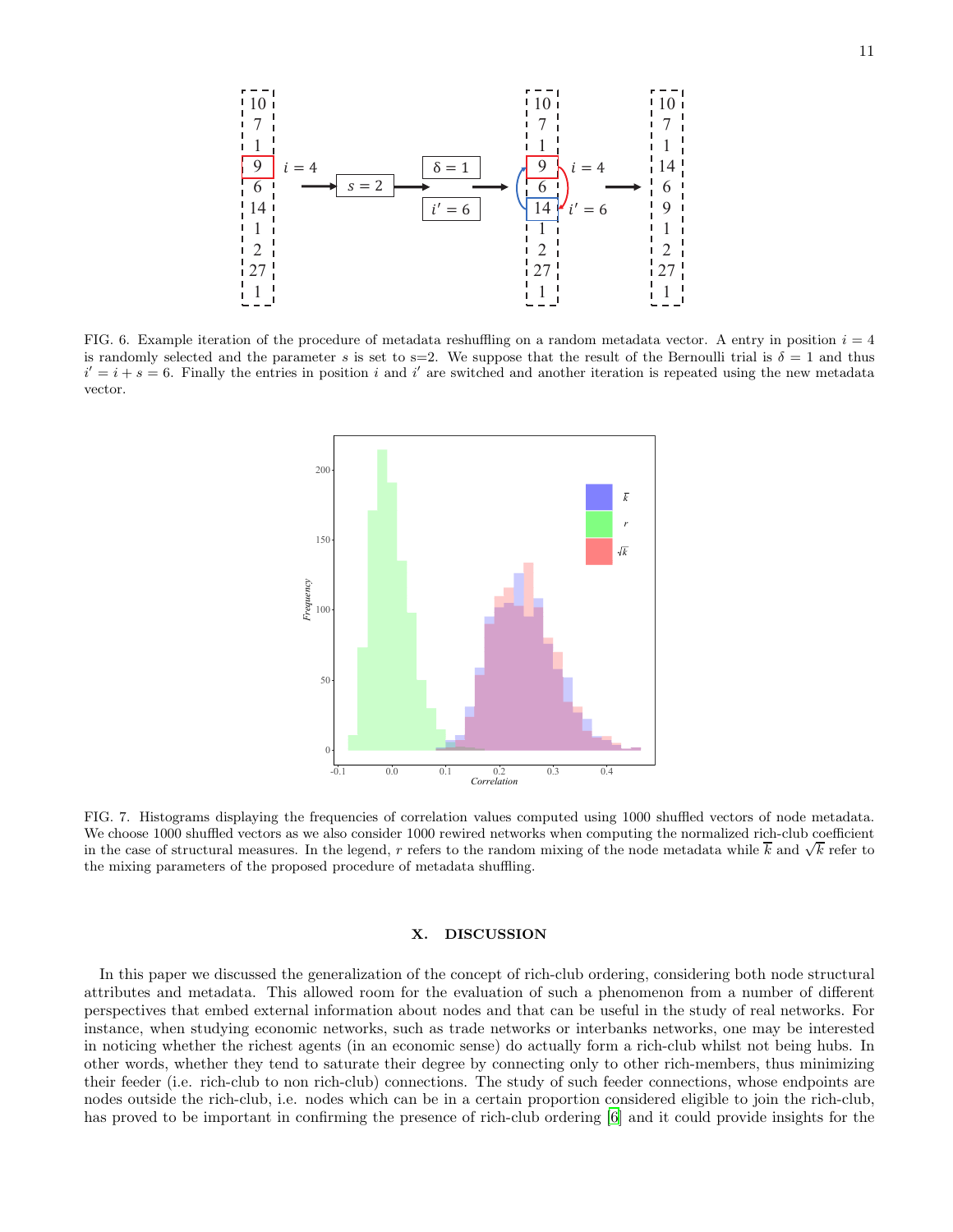

<span id="page-11-5"></span>FIG. 8. Results for the US airports network. We compute GRCO in the case of node metadata (number of passengers leaving) by using the presented procedure of node metadata reshuffling. We use as parameters of the procedure the average degree (left) and the square root of the node degree (right).

understanding of the dynamical properties of the rich-club which are, like the growth, still largely unexplored [\[20\]](#page-12-6). Moreover, GRCO can be easily extended to the case of weighted (i.e. networks with edge metadata) and directed networks by using the right null models for these specific cases [\[32](#page-12-17)[–34\]](#page-12-19).

This generalization also aims at shedding more light on the relationship that exists between topological and nontopological patterns in real networks, as well as at emphasizing the importance of node metadata. Given the current possibility to collect and store increasingly richer datasets and networks, the metadata are indeed gaining attention in Network Science and many topological phenomena such as the Friendship Paradox [\[55\]](#page-13-16) (which states that your friends have, on average, more friends than you have), are now being generalized considering the presence of node characteristics [\[56](#page-13-17)]. The use of such metadata has also been extended to other topological network properties, such as motifs [\[57](#page-13-18)], that are now enriched considering their functional aspects when examined in real networks [\[18](#page-12-25)].

Additionally, we discussed the importance of testing rich-club ordering with the appropriate null models, which can provide us with a deeper understanding of the numerous facets of this problem. However, such an approach always implies a trade-off between what can be kept and what can be dropped regarding the network structure and its relation to the node metadata.

## ACKNOWLEDGMENTS

The author thanks Leto Peel, Raùl J. Mondragón and Antonio Iovanella for their insightful suggestions and comments.

- <span id="page-11-0"></span>[1] Mark EJ Newman and Michelle Girvan, "Finding and evaluating community structure in networks," Phys. Rev. E 69[, 026113 \(2004\).](http://dx.doi.org/ 10.1103/PhysRevE.69.026113)
- <span id="page-11-1"></span>[2] Santo Fortunato and Darko Hric, "Community detection in networks: A user guide," [Physics Reports](http://dx.doi.org/ https://doi.org/10.1016/j.physrep.2016.09.002)  $659$ ,  $1 - 44$  (2016), community detection in networks: A user guide.
- <span id="page-11-2"></span>[3] Robert M May, "Will a large complex system be stable?" Nature 238, 413 (1972).
- <span id="page-11-3"></span>[4] Peter Csermely, András London, Ling-Yun Wu, and Brian Uzzi, "Structure and dynamics of core/periphery networks," Journal of Complex Networks 1, 93–123 (2013).
- <span id="page-11-4"></span>[5] Shi Zhou and Raúl J. Mondragón, "The rich-club phenomenon in the internet topology," IEEE Communications Letters 8, 180–182 (2004).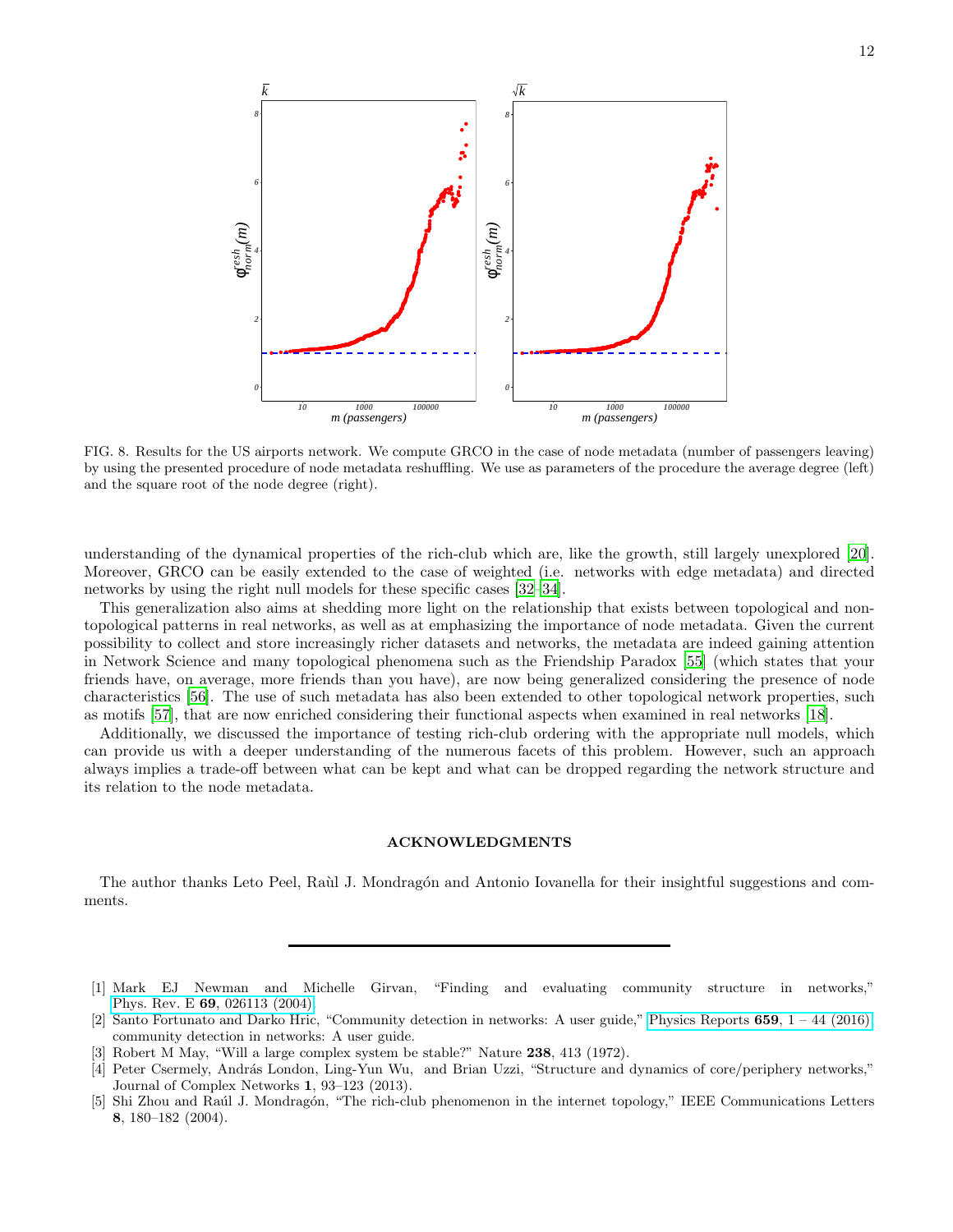- <span id="page-12-0"></span>[6] Matteo Cinelli, Giovanna Ferraro, and Antonio Iovanella, "Rich-club ordering and the dyadic effect: Two interrelated phenomena," [Physica A: Statistical Mechanics and its Applications](http://dx.doi.org/https://doi.org/10.1016/j.physa.2017.08.122) 490, 808 – 818 (2018).
- <span id="page-12-11"></span>Shi Zhou and Raúl J. Mondragón, "Structural constraints in complex networks," [New Journal of Physics](http://stacks.iop.org/1367-2630/9/i=6/a=173) 9, 173 (2007).
- <span id="page-12-16"></span>[8] Xiao-Ke Xu, Jie Zhang, and Michael Small, "Rich-club connectivity dominates assortativity and transitivity of complex networks," Phys. Rev. E 82, 046117 (2010).
- <span id="page-12-23"></span>[9] Raúl J Mondragón and Shi Zhou, "Random networks with given rich-club coefficient," The European Physical Journal B 85, 328 (2012).
- <span id="page-12-14"></span>[10] Zhi-Qiang Jiang and Wei-Xing Zhou, "Statistical significance of the rich-club phenomenon in complex networks," New Journal of Physics 10, 043002 (2008).
- <span id="page-12-1"></span>[11] Christopher Ansell, Renata Bichir, and Shi Zhou, "Who says networks, says oligarchy? oligarchies as" rich club" networks." Connections (02261766) 35 (2016).
- <span id="page-12-2"></span>Shi Zhou and Raúl J. Mondragón, "Accurately modeling the internet topology," Phys. Rev. E 70[, 066108 \(2004\).](http://dx.doi.org/ 10.1103/PhysRevE.70.066108)<br>Athen Ma, Raúl J. Mondragón, and Vito Latora, "Anatomy of funded
- <span id="page-12-26"></span>[13] Athen Ma, Raúl J. Mondragón, and Vito Latora, "Anatomy of funded re-search in science," [Proceedings of the National Academy of Sciences](http://dx.doi.org/ 10.1073/pnas.1513651112) 112, 14760–14765 (2015), [http://www.pnas.org/content/112/48/14760.full.pdf.](http://arxiv.org/abs/http://www.pnas.org/content/112/48/14760.full.pdf)
- [14] Giovanna Ferraro and Antonio Iovanella, "Revealing correlations between structure and innovation attitude in interorganisational innovation networks," International Journal of Computational Economics and Econometrics 6, 93–113 (2016).
- <span id="page-12-3"></span>[15] Manlio De Domenico and Alex Arenas, "Modeling structure and resilience of the dark network," Phys. Rev. E 95[, 022313 \(2017\).](http://dx.doi.org/ 10.1103/PhysRevE.95.022313)
- <span id="page-12-4"></span>[16] Martijn P Van Den Heuvel and Olaf Sporns, "Rich-club organization of the human connectome," Journal of Neuroscience 31, 15775–15786 (2011).
- <span id="page-12-24"></span>[17] Logan Harriger, Martijn P. van den Heuvel, and Olaf Sporns, "Rich club organization of macaque cerebral cortex and its role in network communication," PLOS ONE 7[, 1–13 \(2012\).](http://dx.doi.org/10.1371/journal.pone.0046497)
- <span id="page-12-25"></span>[18] Martijn P van den Heuvel, René S Kahn, Joaquín Goñi, and Olaf Sporns, "High-cost, high-capacity backbone for global brain communication," Proceedings of the National Academy of Sciences 109, 11372–11377 (2012).
- <span id="page-12-5"></span>[19] Guusje Collin, Olaf Sporns, René CW Mandl, and Martijn P van den Heuvel, "Structural and functional aspects relating to cost and benefit of rich club organization in the human cerebral cortex," Cerebral cortex 24, 2258–2267 (2014).
- <span id="page-12-6"></span> $[20]$  Athen Ma and Raúl J. Mondragón, "Rich-cores in networks," PLOS ONE 10, 1-13 (2015).
- <span id="page-12-7"></span>[21] Matteo Cinelli, Giovanna Ferraro, and Antonio Iovanella, "Resilience of core-periphery networks in the case of rich-club," Complexity 2017 (2017).
- <span id="page-12-8"></span>[22] David S. Grayson, Siddharth Ray, Samuel Carpenter, Swathi Iyer, Taciana G. Costa Dias, Corinne Stevens, Joel T. Nigg, and Damien A. Fair, "Structural and functional rich club organization of the brain in children and adults," PLOS ONE 9[, 1–13 \(2014\).](http://dx.doi.org/10.1371/journal.pone.0088297)
- <span id="page-12-9"></span>[23] Mark EJ Newman, "Mixing patterns in networks," Phys. Rev. E 67, 026126 (2003).
- [24] Juyong Park and Albert-László Barabási, "Distribution of node characteristics in complex networks," Proceedings of the National Academy of Sciences 104, 17916–17920 (2007).
- [25] Ginestra Bianconi, Paolo Pin, and Matteo Marsili, "Assessing the relevance of node features for network structure," Proceedings of the National Academy of Sciences 106, 11433–11438 (2009).
- [26] Leto Peel, Daniel B Larremore, and Aaron Clauset, "The ground truth about metadata and community detection in networks," Science advances 3, e1602548 (2017).
- [27] Darko Hric, Tiago P Peixoto, and Santo Fortunato, "Network structure, metadata, and the prediction of missing nodes and annotations," Physical Review X 6, 031038 (2016).
- <span id="page-12-10"></span>[28] Mark EJ Newman and Aaron Clauset, "Structure and inference in annotated networks," Nature Communications 7, 11863 (2016).
- <span id="page-12-12"></span>[29] Sergei Maslov and Kim Sneppen, "Specificity and stability in topology of protein networks," Science 296, 910–913 (2002).
- <span id="page-12-13"></span>[30] Vittoria Colizza, Alessandro Flammini, M Angeles Serrano, and Alessandro Vespignani, "Detecting rich-club ordering in complex networks," Nature physics 2, 110–115 (2006).
- <span id="page-12-15"></span>[31] Alessandro Muscoloni and Carlo Vittorio Cannistraci, "Rich-clubness test: how to determine whether a complex network has or doesn't have a rich-club?" arXiv preprint arXiv:1704.03526 (2017).
- <span id="page-12-17"></span>[32] M. Angeles Serrano, "Rich-club vs rich-multipolarization phenomena in weighted networks," Phys. Rev. E 78[, 026101 \(2008\).](http://dx.doi.org/10.1103/PhysRevE.78.026101)
- <span id="page-12-18"></span>[33] Tore Opsahl, Vittoria Colizza, Pietro Panzarasa, and Jose J Ramasco, "Prominence and control: the weighted rich-club effect," Physical review letters 101, 168702 (2008).
- <span id="page-12-19"></span>[34] Vinko Zlatic, Ginestra Bianconi, Albert Díaz-Guilera, Diego Garlaschelli, Francesco Rao, and Guido Caldarelli, "On the rich-club effect in dense and weighted networks," The European Physical Journal B 67, 271–275 (2009).
- <span id="page-12-20"></span>[35] Julian J McAuley, Luciano da Fontoura Costa, and Tibério S Caetano, "Rich-club phenomenon across complex network hierarchies," Applied Physics Letters **91**, 084103 (2007).
- <span id="page-12-21"></span>[36] Lucas Daniel Valdez, Pablo Alejandro Macri, H Eugene Stanley, and Lidia Adriana Braunstein, "Triple point in correlated interdependent networks," Physical Review E 88, 050803 (2013).
- <span id="page-12-22"></span>[37] Kamal Berahmand, Negin Samadi, and Seyed Mahmood Sheikholeslami, "Effect of rich-club on diffusion in complex networks," International Journal of Modern Physics B 32, 1850142 (2018).